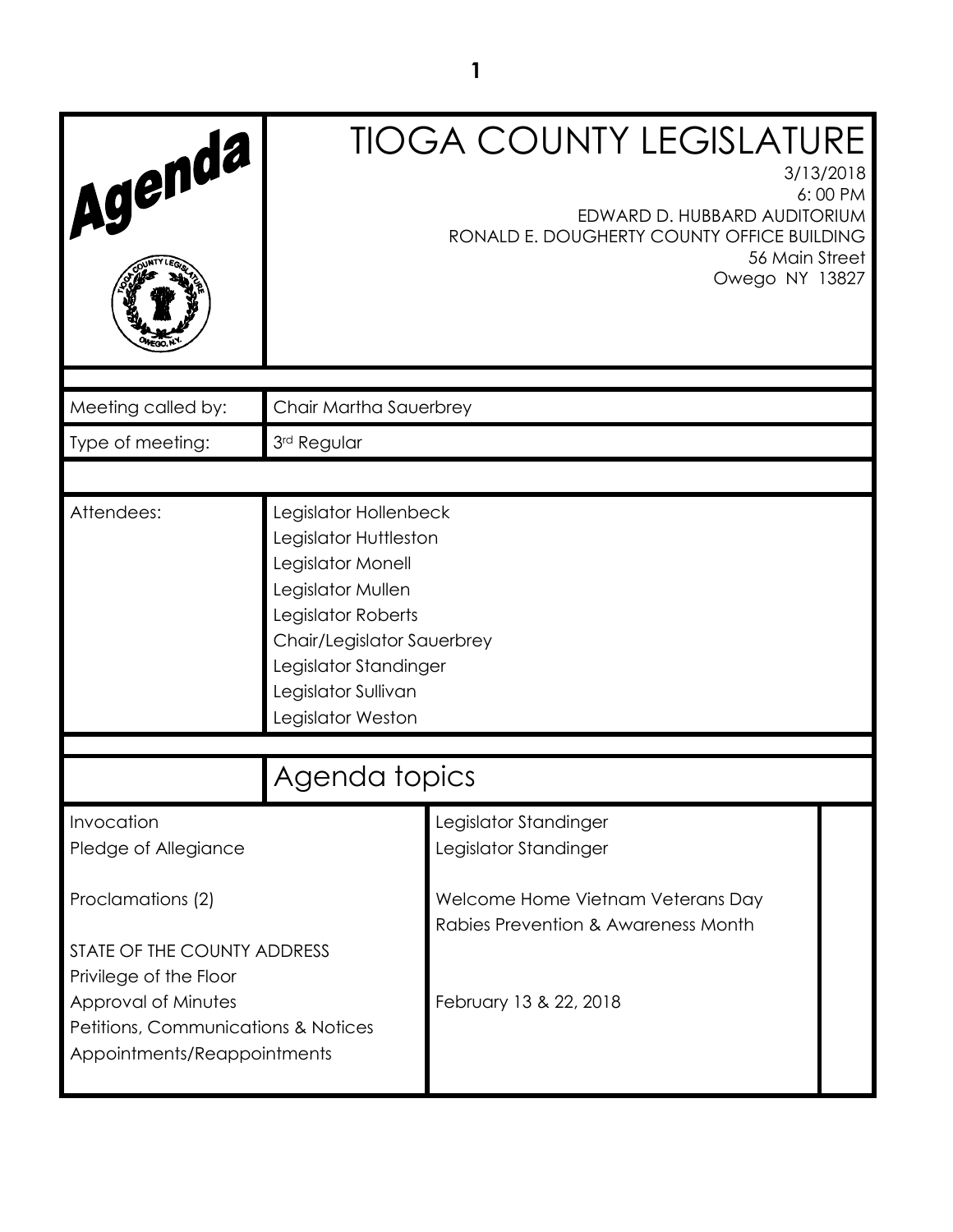| <b>Reports Standing/Special Committees</b> |                                                                                                                                                                                           |  |
|--------------------------------------------|-------------------------------------------------------------------------------------------------------------------------------------------------------------------------------------------|--|
| <b>RESOLUTIONS:</b>                        | 1. Appoint Certifying Officer for environmental review Public Health                                                                                                                      |  |
|                                            | 2. Reappoint Member to the Tioga County Local Development<br>Corporation (TCLDC)                                                                                                          |  |
|                                            | 3. Reappoint Member to the Tioga County Local Development<br>Corporation (TCLDC)                                                                                                          |  |
|                                            | 4. Appoint Members Alternatives to Incarceration Advisory Board                                                                                                                           |  |
|                                            | 5. Create a County Animal Response Team (CART) Office of<br><b>Emergency Services</b>                                                                                                     |  |
|                                            | 6. Amend Comprehensive Emergency Plan (CEMP) to include<br>Animal Emergency Plan Emergency Services                                                                                       |  |
|                                            | 7. Authorize 2018 Requests for Inclusion of Lands in Agricultural<br><b>Districts</b>                                                                                                     |  |
|                                            | 8. Amend Resolution No. 279-17 to state correct bid price                                                                                                                                 |  |
|                                            | 9. Resolution Reinstating the Tax Enforcement of the collection of<br>real property taxes and future taxes of certain property pursuant<br>to Article Eleven of the Real Property Tax Law |  |
|                                            | 10. Authorize Increase in Administering Mortgage Tax by the Tioga<br>County Clerk as approved by New York State Department of<br><b>Taxation and Finance</b>                              |  |
|                                            | 11. Appropriation of Funds and Amend 2018 Budget Public Health                                                                                                                            |  |
|                                            | 12. Fund Sheriff's Grant-NYS Police Traffic Services Grant                                                                                                                                |  |
|                                            | 13. Budget Modification Youth Programs                                                                                                                                                    |  |
|                                            | 14. Resolution to Approve continued MOU between Tioga County<br>Probation Department and Smart Start                                                                                      |  |
|                                            | 15. Authorize Lease for RuralNet                                                                                                                                                          |  |
|                                            | 16. Salary Adjustments for Public Defender's Office Public Defender                                                                                                                       |  |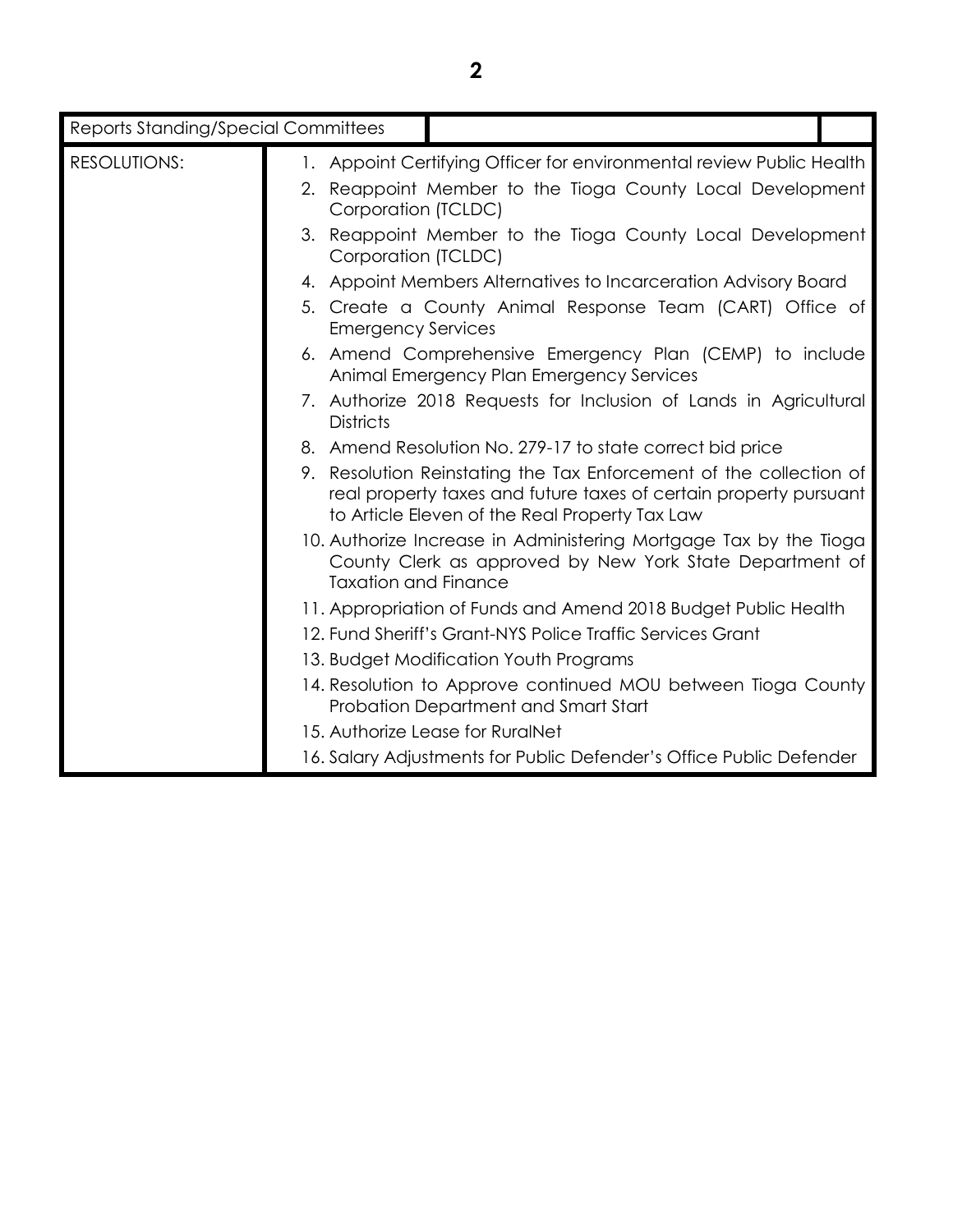## PROCLAMATION WELCOME HOME VIETNAM VETERANS DAY

WHEREAS: March 29, 2018 is National Welcome Home Vietnam Veterans Day; and

WHEREAS: More than 500,000 members of our Armed Forces served in Vietnam, with 58,272 giving the ultimate sacrifice for their Country. Tioga County has 4,623 veterans living here in Tioga County, many of whom are Vietnam Era veterans; and

WHEREAS: To recognize their service and sacrifice and the failure of our nation to offer them proper respect and gratitude when they returned home at the end of the Vietnam War; therefore

THAT THE TIOGA COUNTY LEGISLATURE does hereby proclaim

March 29, 2018 as "Welcome Home Vietnam Veterans Day" in Tioga County

and encourages Tioga County citizens to honor Vietnam Veterans Day in appreciation of our Tioga County Veterans who have served.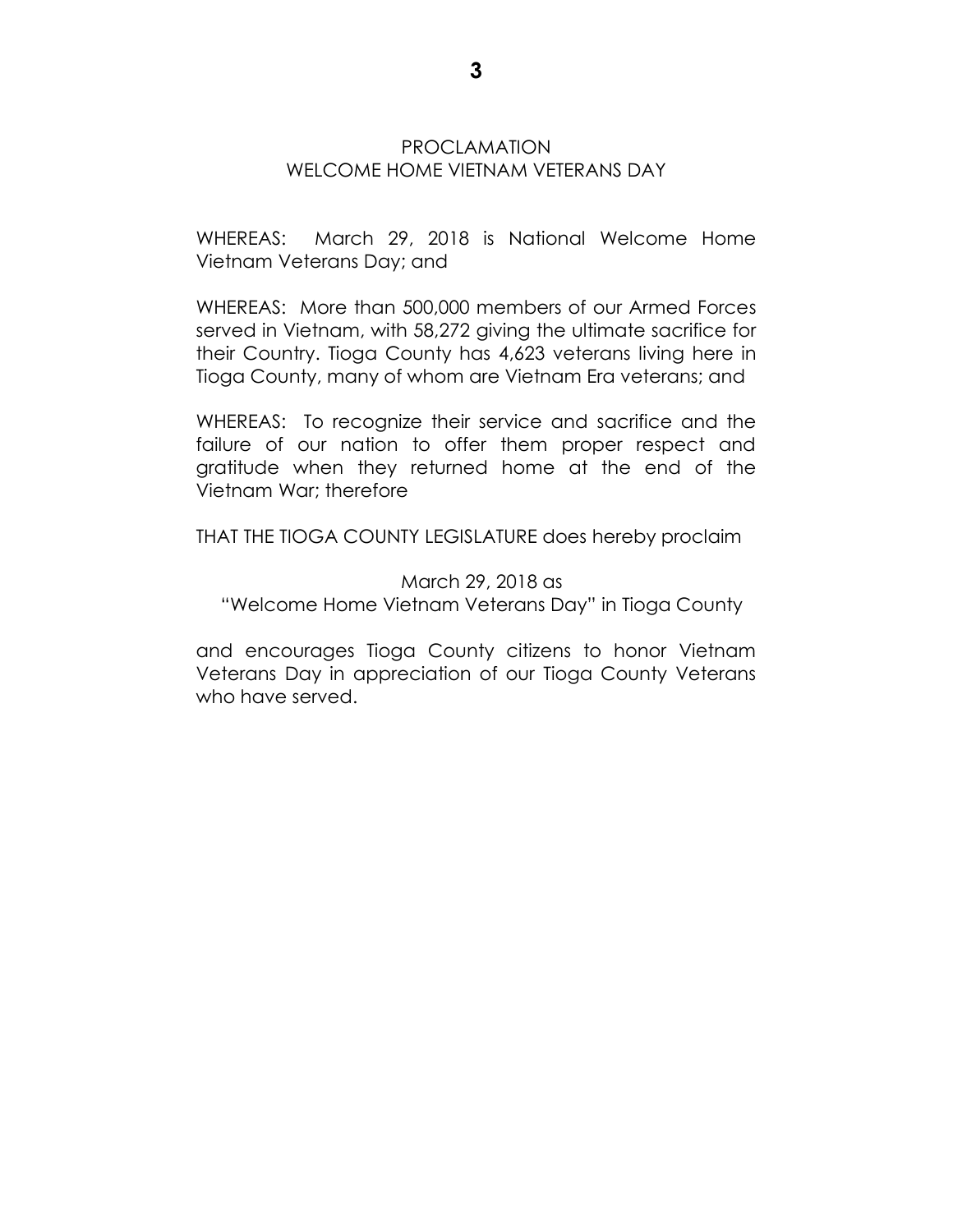#### County of Tioga EXECUTIVE PROCLAMATION

WHEREAS: Rabies is a contagious and fatal virus that is spread among dogs, cats, bats, raccoons, foxes and other mammals, including humans; and

WHEREAS: It is vital to notify Tioga County Public Health of all animal bites and wild animal exposures, including bats, due to the potential risk of rabies; and

WHEREAS: If left untreated in humans rabies has a 100% fatality rate; and

WHEREAS: With animal vaccination, rabies is preventable; and

WHEREAS: New York State law requires all dogs, cats, and ferrets get their first rabies vaccination no later than four months of age and their second rabies shot within one year. Thereafter, a booster shot is required every three years; and

WHEREAS: Tioga County Public Health hosts numerous rabies vaccination clinics throughout the county, including one on March 22 at the Waverly Village Barn; therefore

THE TIOGA COUNTY LEGISLATURE does hereby proclaim the month of March 2018 as

### RABIES PREVENTION & AWARENESS MONTH

and urges all the citizens of our County to vaccinate their pets against rabies.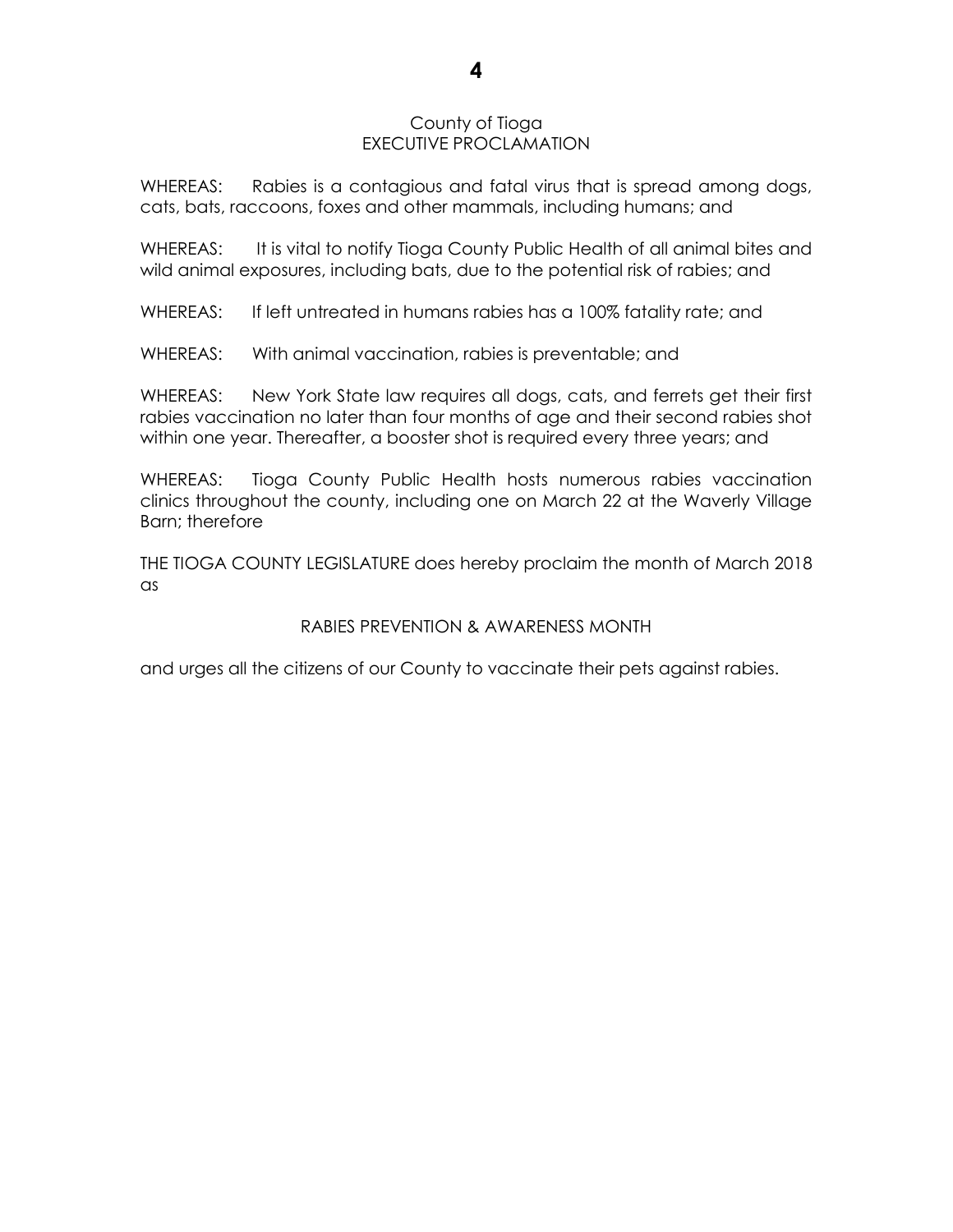#### REFERRED TO: HEALTH & HUMAN SERVICES COMMITTEE

RESOLUTION NO. -18 APPOINT CERTIFYING OFFICER FOR ENVIRONMENTAL REVIEW PUBLIC HEALTH

WHEREAS: Tioga County has been awarded Community Development Block Grant (CDBG) funds from New York State for the replacement of the Tioga County Mobile Dental Van; and

WHEREAS: Projects that include CDBG funds must be assessed in accordance with the National Environmental Policy Act of 1969 (NEPA) and the related authorities listed at 24 CFR Part 58; and

WHEREAS: A Certifying Officer must be identified to do an environmental review to determine that there are no unanticipated impacts nor impacts not adequately addressed in the program review related to the environment; therefore be it

RESOLVED: That Todd Kopalek, Supervising Public Health Sanitarian, shall be designated as the Certifying Officer for Tioga County CDBG Project Number 1142PF59-17 and will be responsible for all activities associated with the environmental review process.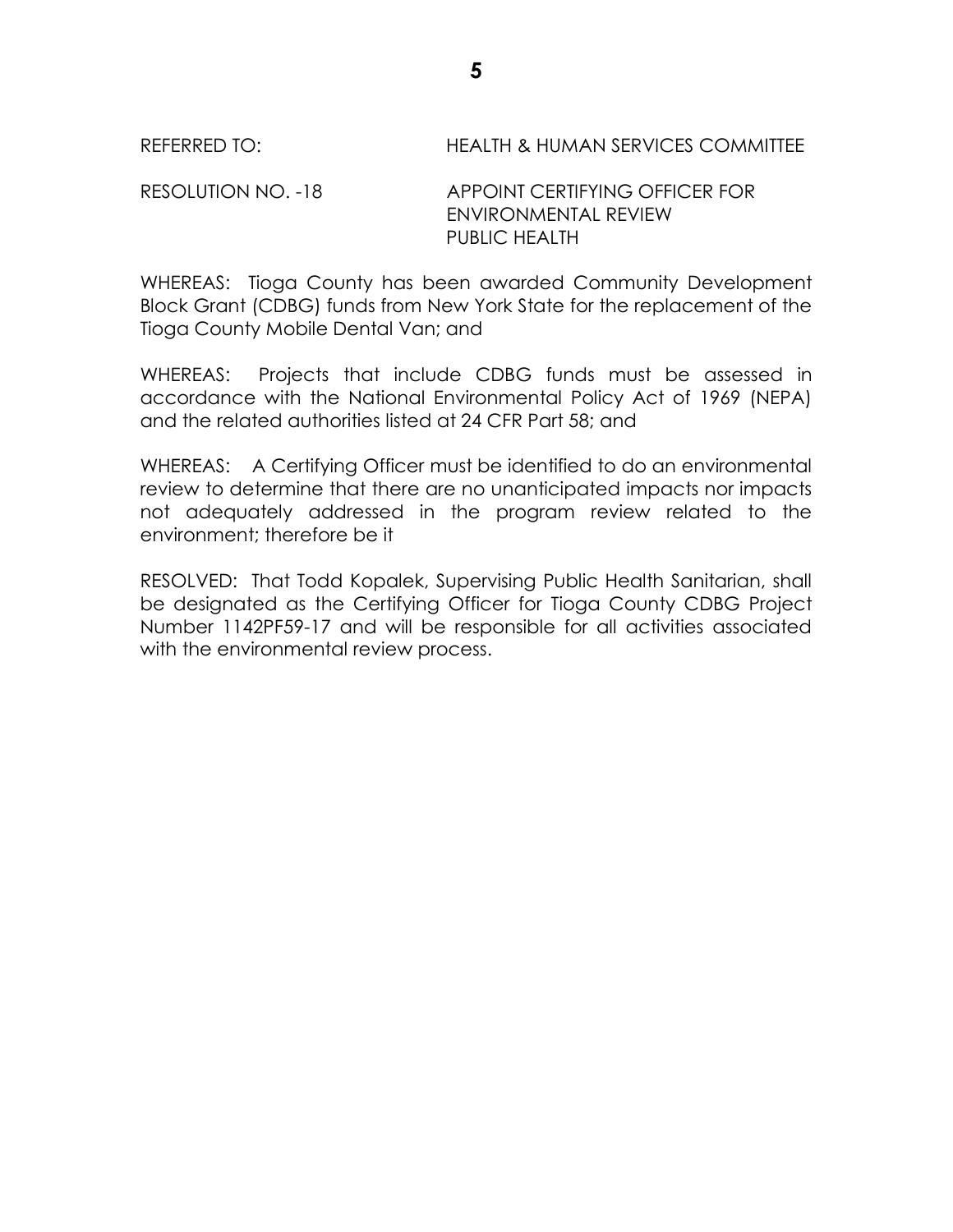RESOLUTION NO. -18 RE-APPOINT MEMBER TO THE TIOGA COUNTY LOCAL DEVELOPMENT CORPORATION (TCLDC)

WHEREAS: The term of Tioga County Local Development Corporation member Beth Johnson expires as of March 31, 2018; and

WHEREAS: Beth Johnson has expressed a desire for another term; therefore be it

RESOLVED: That the Tioga County Legislature hereby re-appoints Beth Johnson for another three-year term of 4/1/18 – 3/31/21.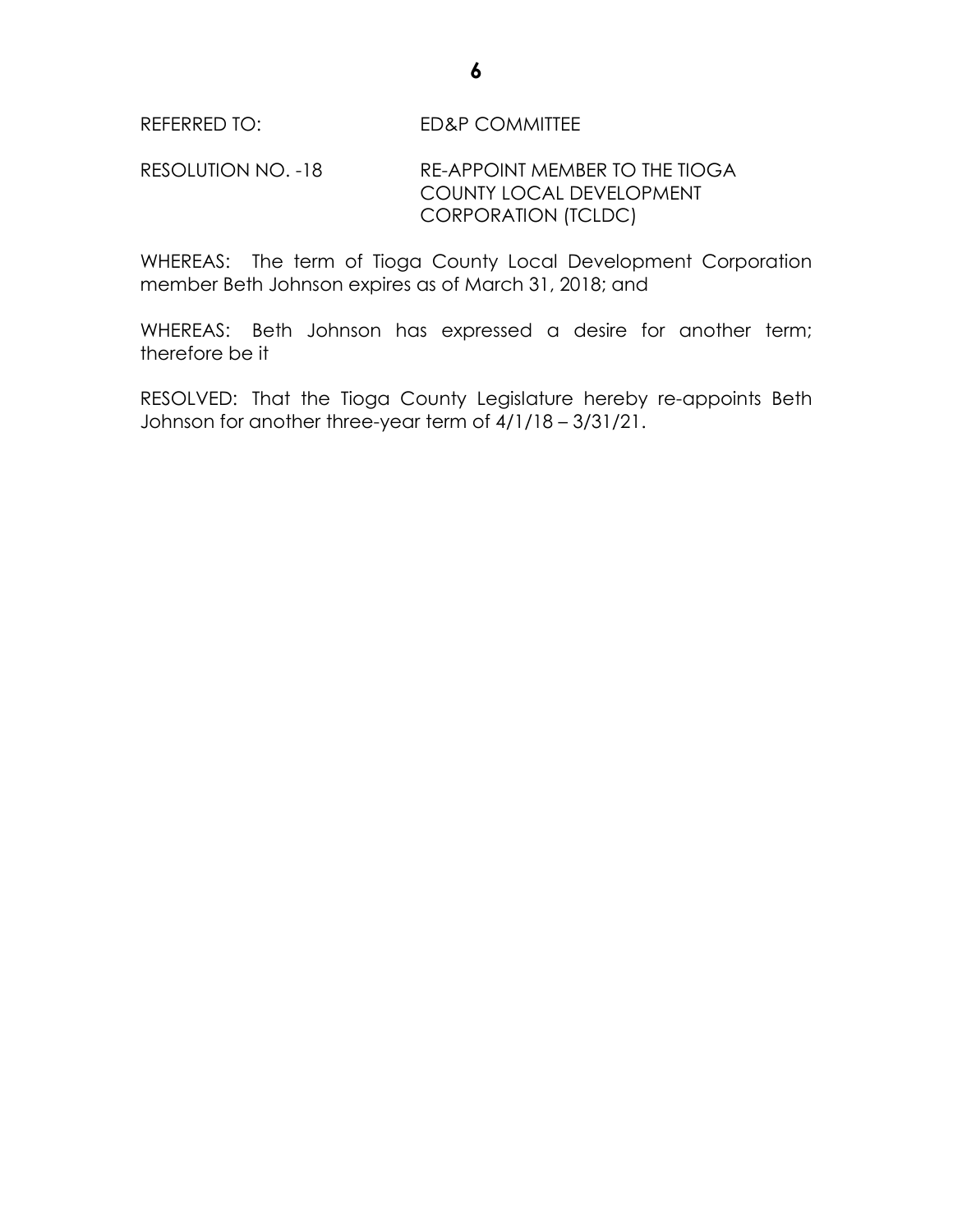## REFERRED TO: ED&P COMMITTEE

## RESOLUTION NO. -18 RE-APPOINT MEMBER TO THE TIOGA COUNTY LOCAL DEVELOPMENT CORPORATION (TCLDC)

WHEREAS: The term of Tioga County Local Development Corporation member Sonny Dewitt expires as of March 31, 2018; and

WHEREAS: Sonny Dewitt has expressed a desire for another term; therefore be it

RESOLVED: That the Tioga County Legislature hereby re-appoints Sonny Dewitt for another three-year term of 4/1/18 – 3/31/21.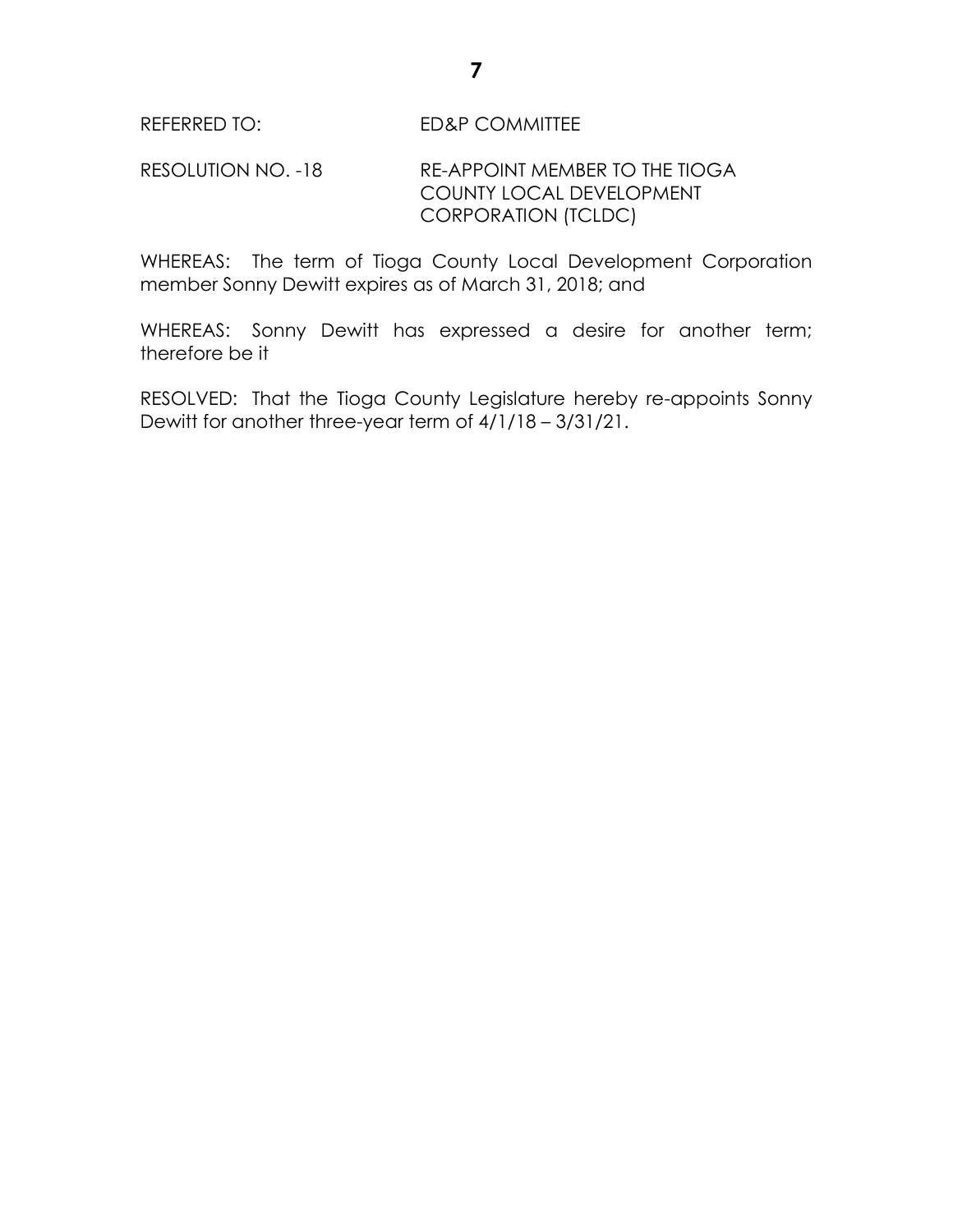| REFERRED TO:       | PUBLIC SAFETY COMMITTEE                                         |
|--------------------|-----------------------------------------------------------------|
| RESOLUTION NO. -18 | APPOINT MEMBERS ALTERNATIVES TO<br>INCARCERATION ADVISORY BOARD |

RESOLVED: That the following members be appointed to the Alternatives to Incarceration Advisory Board for the following terms:

|                                                                         | TERM                             |
|-------------------------------------------------------------------------|----------------------------------|
| Ex-Offender<br>Crime Victim                                             | 4/1/18-3/31/19<br>4/1/18-3/31/19 |
| State Certified Provider of Alcohol and/or Substance<br>Abuse Treatment | 4/1/18-3/31/19                   |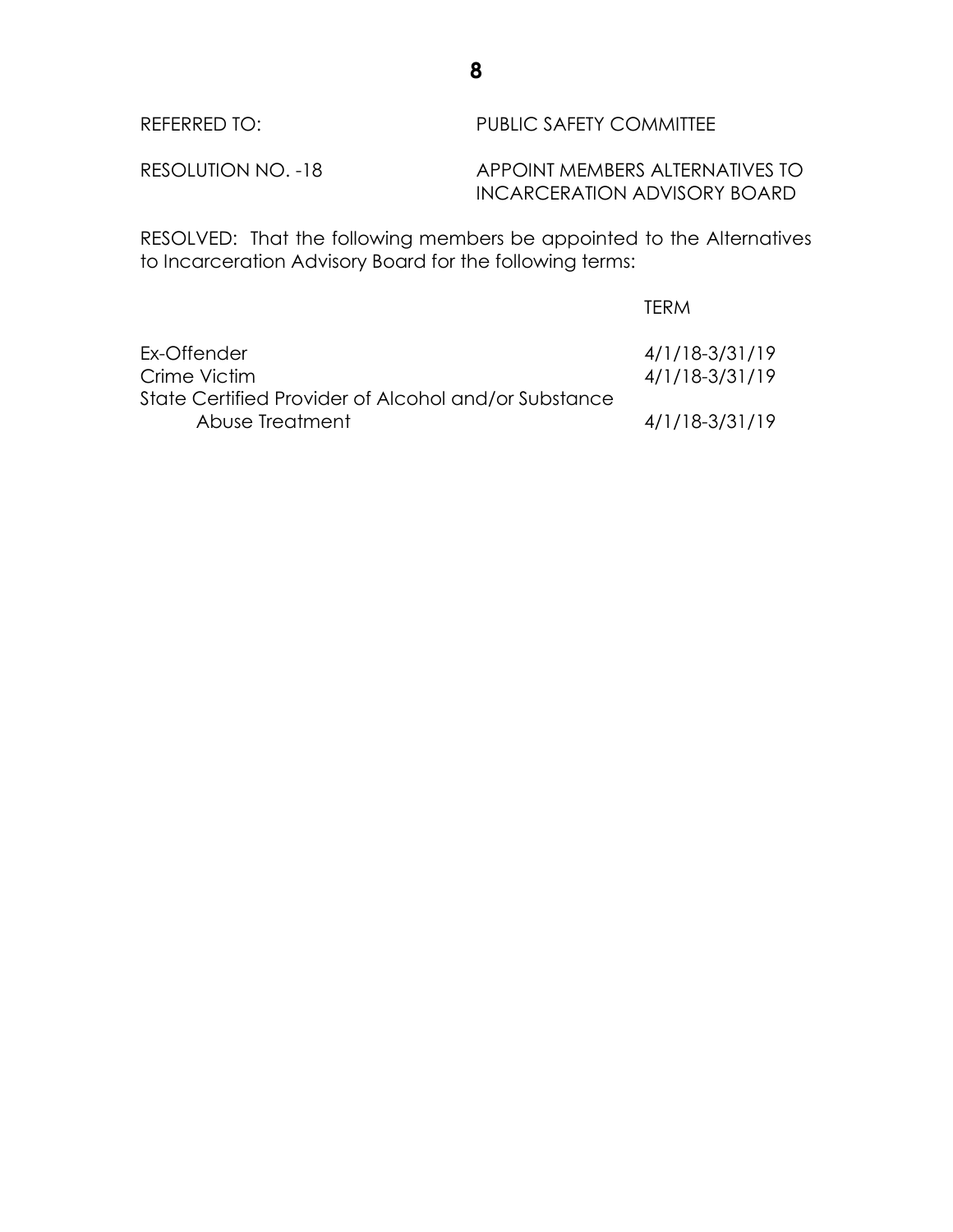REFERRED TO: PUBLIC SAFETY COMMITTEE

RESOLUTION NO. -18 CREATE A COUNTY ANIMAL RESPONSE TEAM (CART) OFFICE OF EMERGENCY SERVICES

WHEREAS: Any disaster that impacts humans also impacts animals as they rely on human intervention to ensure their safety. To meet the needs of animals, New York State has adopted the Empire State Animal Response Team (ESART); and

WHEREAS: Since disaster response begins and ends at the local level, ESART supports the creation of County Animal Response Teams (CART) to develop, train, and resource coordination during such events; therefore be it

RESOLVED: That the Tioga County Office of Emergency Services is authorized to create a County Animal Response Team (CART).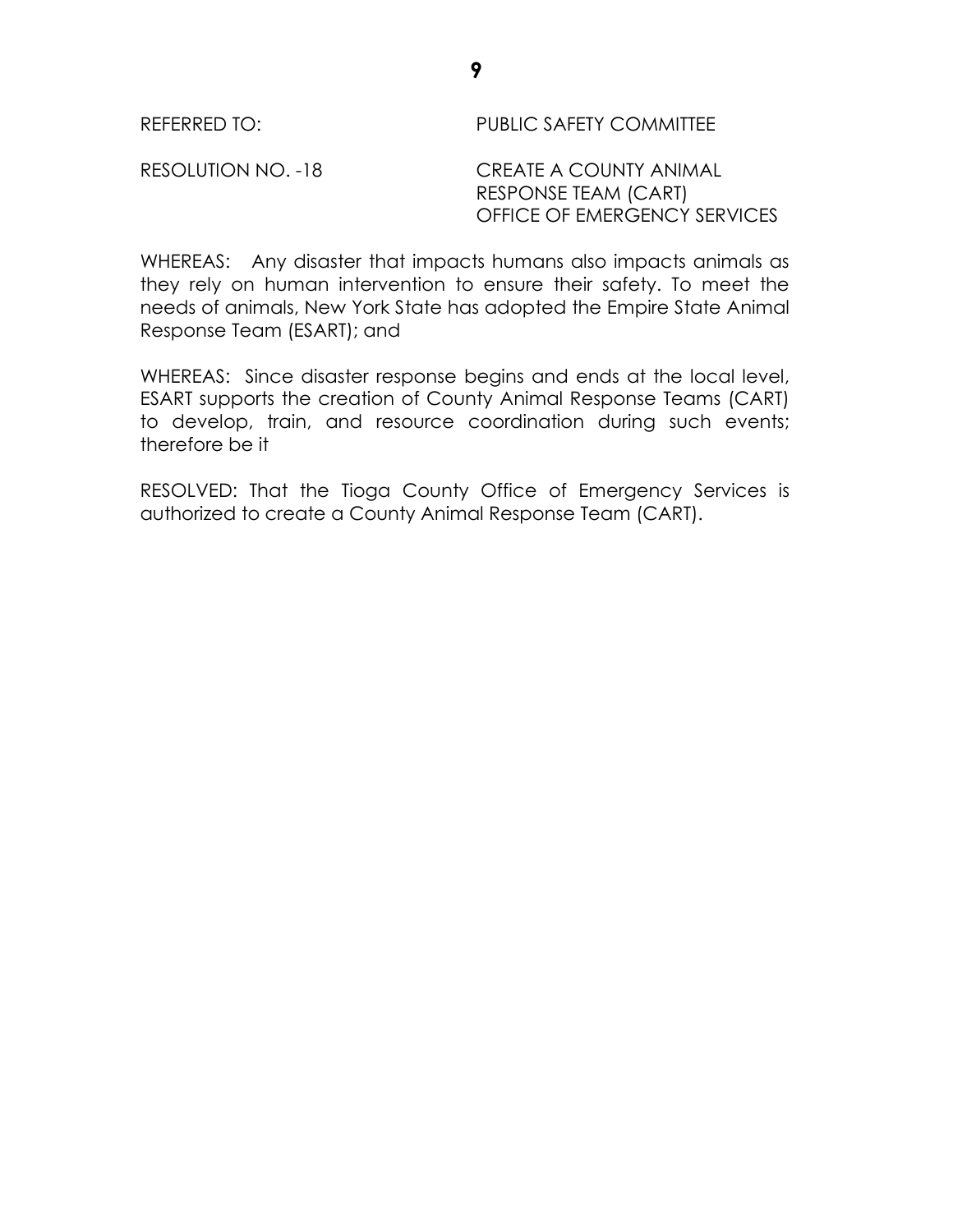REFERRED TO: PUBLIC SAFETY COMMITTEE

RESOLUTION NO. -18 AMEND COMPREHENSIVE EMERGENCY PLAN (CEMP) TO INCLUDE ANIMAL EMERGENCY PLAN EMERGENCY SERVICES

WHEREAS: Resolution #140-13 approved the revision of the Comprehensive Emergency Management Plan (CEMP), and

WHEREAS: The Director of Emergency Services would like to add an annex to include an Animal Emergency Plan; therefore be it

RESOLVED: That the current Comprehensive Emergency Management Plan (CEMP) be revised to include the Animal Emergency Plan.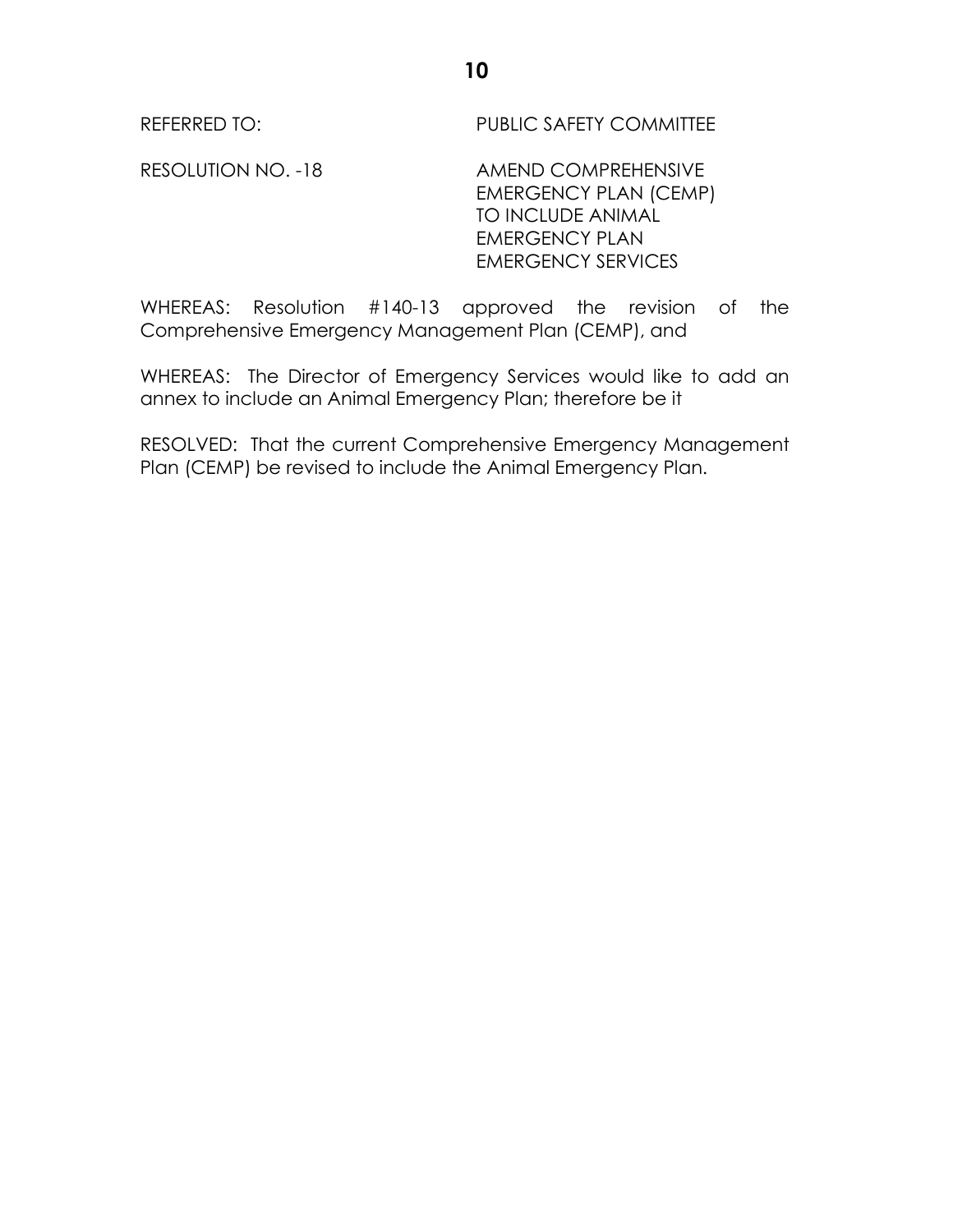## REFERRED TO: ED&P COMMITTEE AGRICULTURE COMMITTEE

RESOLUTION NO -18 AUTHORIZE 2018 REQUESTS FOR INCLUSION OF LANDS IN AGRICULTURAL DISTRICTS

WHEREAS: In accordance with §303-B of the NYS Agricultural and Markets Law 25-AA, the Tioga County Planning Department has solicited agricultural land owners to request inclusion of lands in agricultural districts; and

WHEREAS: Tioga County Planning has received requests for inclusion of land in agricultural districts located within the Owego/Nichols Agricultural Districts totaling 122 acres, and prepared the required report listing these requests; and

WHEREAS: The County Legislature has indicated its desire to be designated lead agency for SEQR (State Environmental Quality Review) requirements; and

WHEREAS: Tioga County Planning has found this plan to have "little likelihood of significant adverse environmental impact…" via completion of the SEQR Short Environmental Assessment Form, which is consistent with the programmatic review of environmental effects of agricultural districting by the New York State Department of Agriculture & Markets; and

WHEREAS: The Tioga County Agricultural and Farmland Protection Board has reviewed said report and determined that the land to be included consists of viable agricultural land and its inclusion will serve the public interest by helping to maintain a viable agricultural industry within the District and therefore recommends County Legislature approval of inclusion of lands into their respective agricultural districts; and

WHEREAS: The Tioga County Legislature has held the required public hearing and no opposition was heard; therefore be it

RESOLVED: That the Tioga County Legislature makes a SEQR Negative Declaration and approves the 2018 requests for inclusion of land listed in said report into the Owego/Nichols Agricultural Districts; and be it further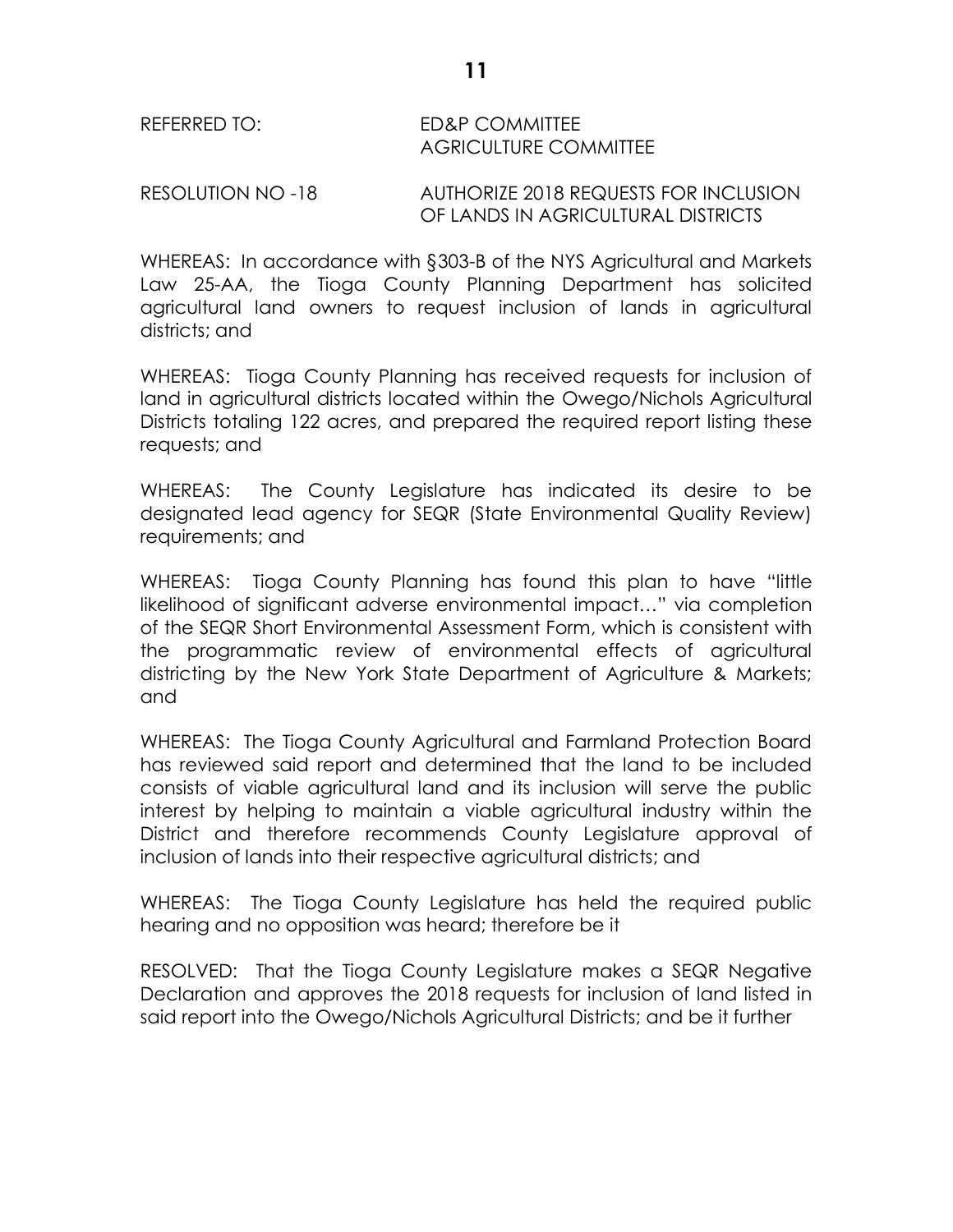RESOLVED: That the Tioga County Legislature directs the Tioga County Planning Department to submit said report to the Commissioner of NYS Department of Agriculture and Markets for final certification; and be it further

RESOLVED: That it is the intent of this body, upon approval by the Commissioner of NYS Department of Agriculture & Markets, to make these inclusions to the Owego/Nichols Agricultural Districts effective immediately.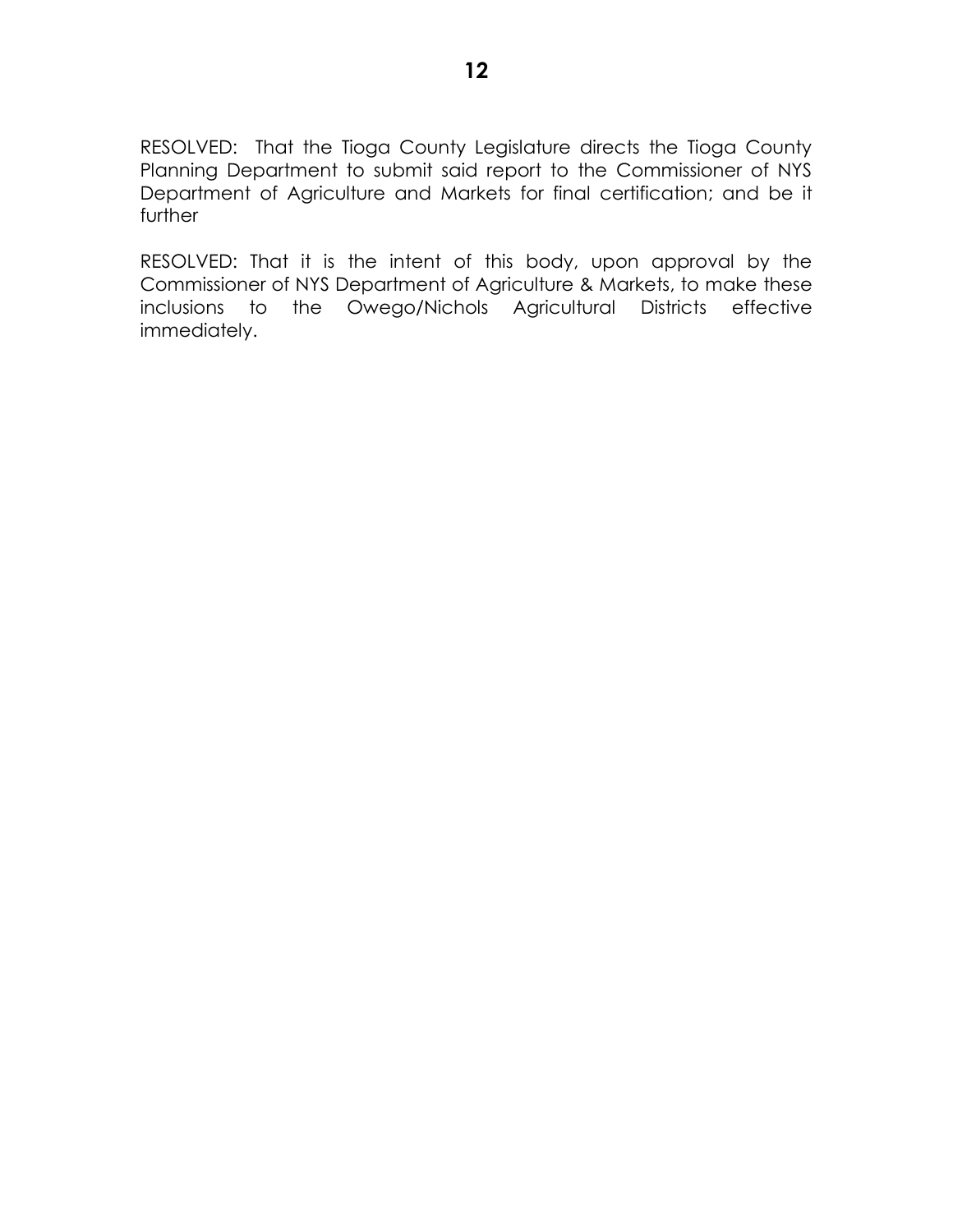## REFERRED TO: FINANCE/LEGAL COMMITTEE

RESOLUTION NO. -18 AMEND RESOLUTION NO. 279-17 TO STATE CORRECT BID PRICE

WHEREAS: It appears necessary to amend resolution number 279-17 wherein the Tioga County Legislature authorized the sale of property identified as Tax Map number 62.00-1-17.111 to Thomas D. Darpino and Deborah A. Darpino for a purchase price of \$45,000; therefore be it

RESOLVED: That resolution number 279-17 be and hereby is amended to state a purchase price of \$22,500.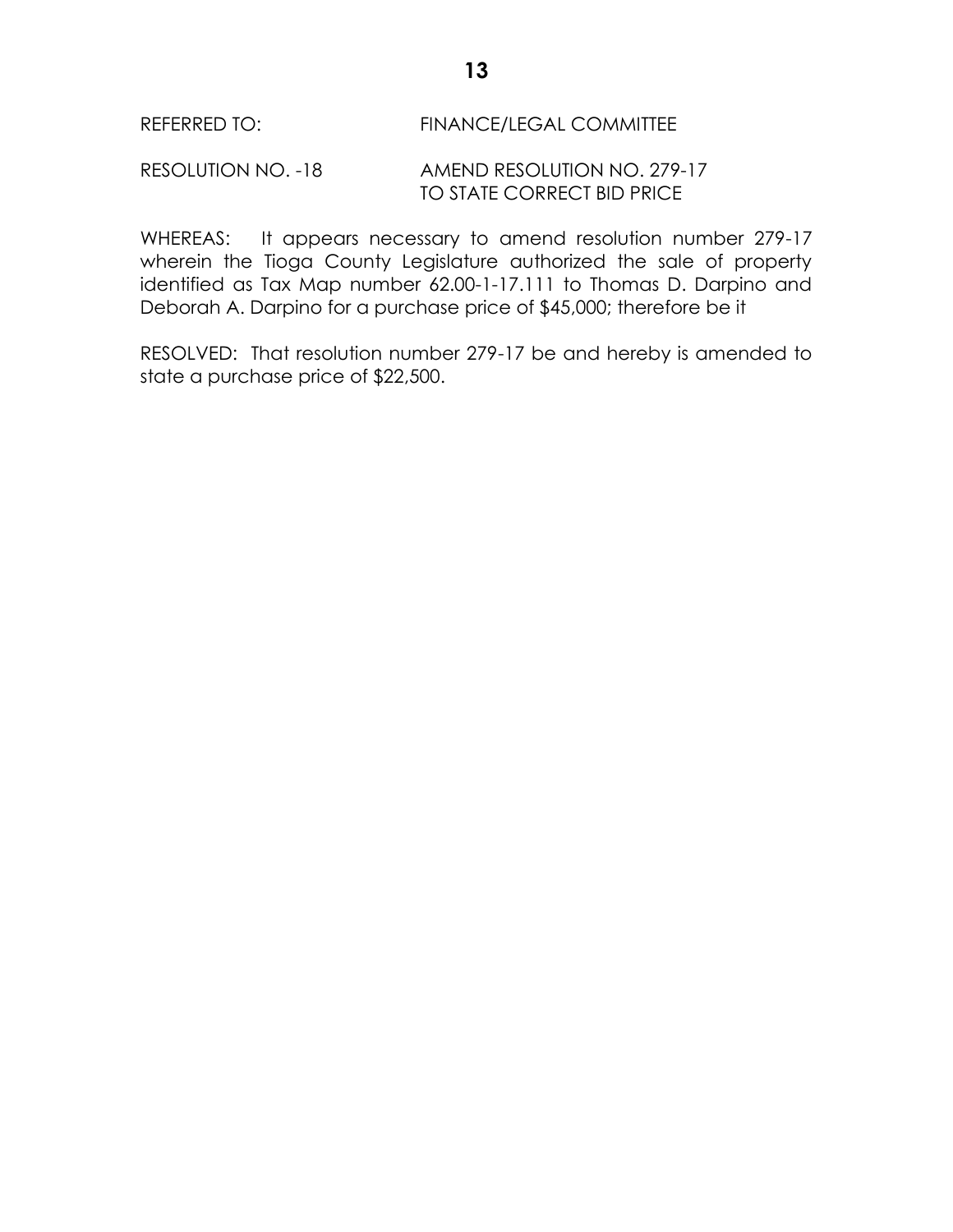REFERRED TO: FINANCE/LEGAL COMMITTEE

RESOLUTION NO. -18 RESOLUTION REINSTATING THE TAX ENFORCEMENT OF THE COLLECTION OF REAL PROPERTY TAXES AND FUTURE TAXES OF CERTAIN PROPERTY PURSUANT TO ARTICLE ELEVEN OF THE REAL PROPERTY TAX LAW

WHEREAS: The Tioga County Legislature canceled the enforcement of collection of delinquent taxes and future taxes on property listed below pursuant to Resolution #24-15; and

WHEREAS: The impediments that caused the property to be withdrawn and the tax canceled have been resolved. The Tioga County Treasurer recommends that the parcel be removed from the exempt section of the tax assessment rolls and reinstated for the future collection of real property taxes; therefore be it

RESOLVED: That the Tioga County Legislature has determined that the property be removed from the exempt section of the tax assessment rolls and reinstated for the future collection of real property taxes. The Legislature further directs the enforcing officer to issue a certificate of reinstatement and file a copy of certificate with the County Director of Real Property Tax Services and with the Assessor of the assessing unit in which the parcel is located.

| FORMER ASSESSED OWNER          | <b>TOWN/VILLAGE</b> | TAX MAP $#$  |
|--------------------------------|---------------------|--------------|
| Northern Tioga Enterprises LLC | Newark Valley       | 64.19-3-32.2 |
| Current Owner: Leroy Eiklor    |                     |              |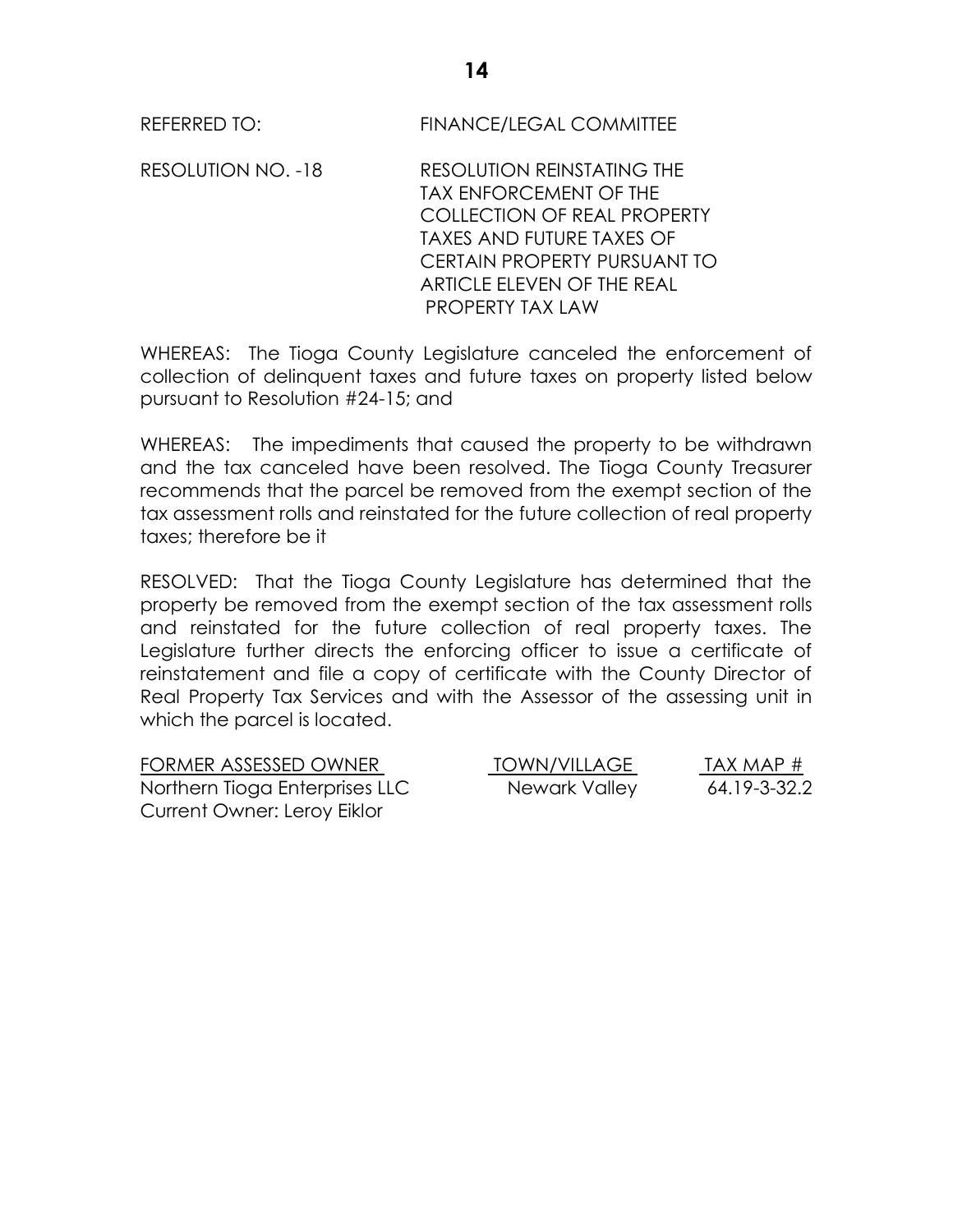# REFERRED TO: ADMINISTRATIVE SERVICES COMMITTEE

### RESOLUTION NO. -18 AUTHORIZE INCREASE IN ADMINISTERING MORTGAGE TAX BY THE TIOGA COUNTY CLERK AS APPROVED BY NEW YORK STATE DEPARTMENT OF TAXATION AND FINANCE

WHEREAS: Section 262 (Article 11) of the New York State tax law mandates that recording officers are entitled to receive for the county all necessary expenses for the purpose of administration of the mortgage tax in their office and approved allowance by the New York State Department of Taxation and Finance; and

WHEREAS: The Tioga County Clerk has requested proper compensation that are reasonable and necessary allowances to cover county expenditures for collection, disbursements of the mortgage tax; and

WHEREAS: The Tioga County Clerk's office has submitted to the New York State Department of Taxation and Finance a mortgage expense request of \$126,528.00 per year; and

WHEREAS: The Tioga County Clerk has been authorized by New York State Department of Taxation and Finance to increase the mortgage expense to be \$126,528.00 for the period of April 2018 – April 2019; therefore be it

RESOLVED: That the County Clerk be authorized to collect or withhold from its disbursements in twelve (12) equal monthly installments of \$10,544.00 at a total annum amount of \$126,528.00.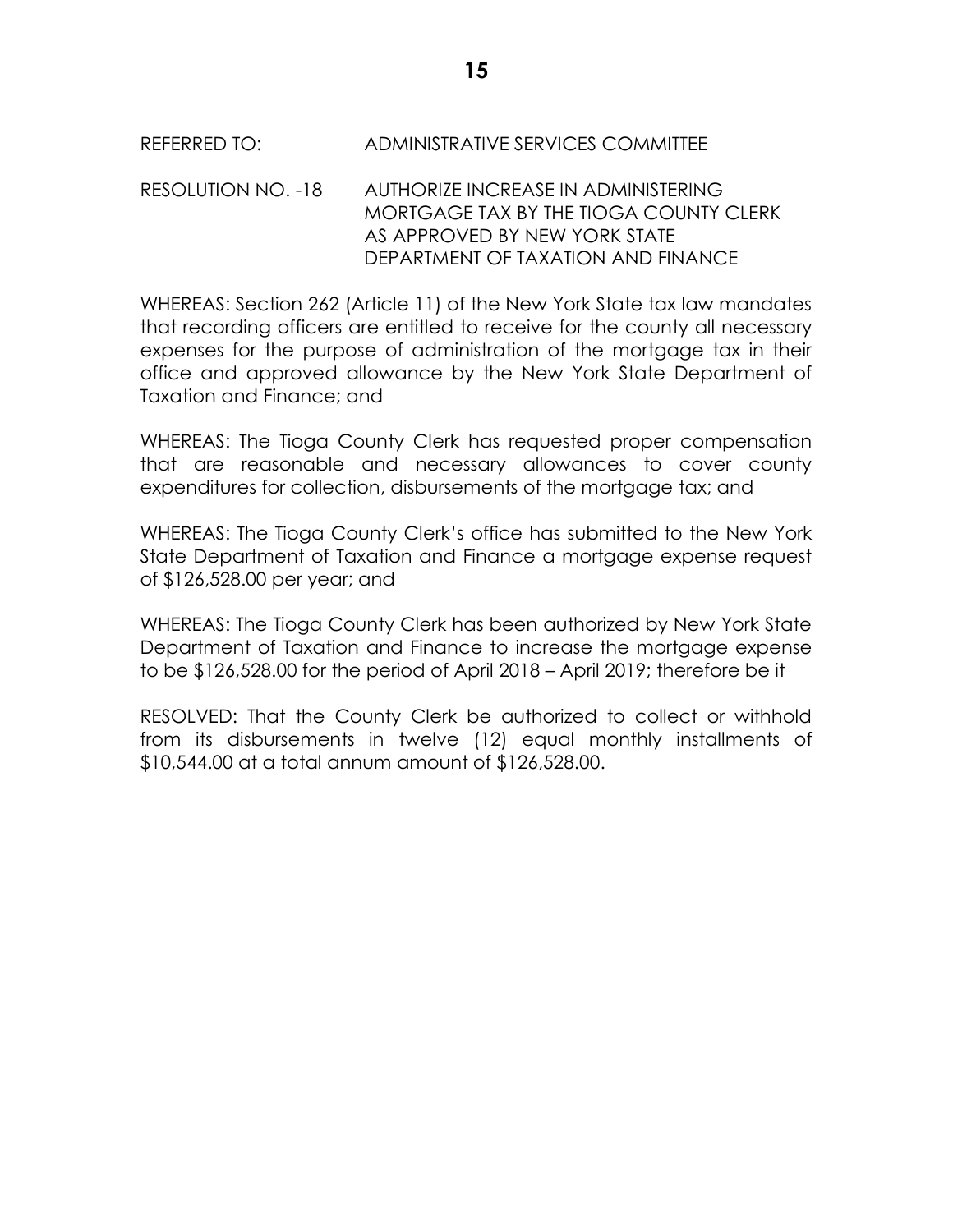| REFERRED TO: | <b>HEALTH &amp; HUMAN SERVICES COMMITTEE</b> |
|--------------|----------------------------------------------|
|              | <b>FINANCE COMMITTEE</b>                     |

RESOLUTION NO. -18 APPROPRIATION OF FUNDS AND AMEND 2018 BUDGET PUBLIC HEALTH

WHEREAS: Tioga County Public Health has been awarded additional grant funding from the New York State Department of Health; and

WHEREAS: The funding is designated for the purchase of approved program related deliverables; and

WHEREAS: Appropriation of Funds requires Legislative approval; therefore be it

RESOLVED: That the 2018 budget be amended and funding be appropriated as follows:

| From: A4011 434010 State Aid |  | \$1,498 |
|------------------------------|--|---------|
|------------------------------|--|---------|

To: A4011 540640 Supplies \$ 1,498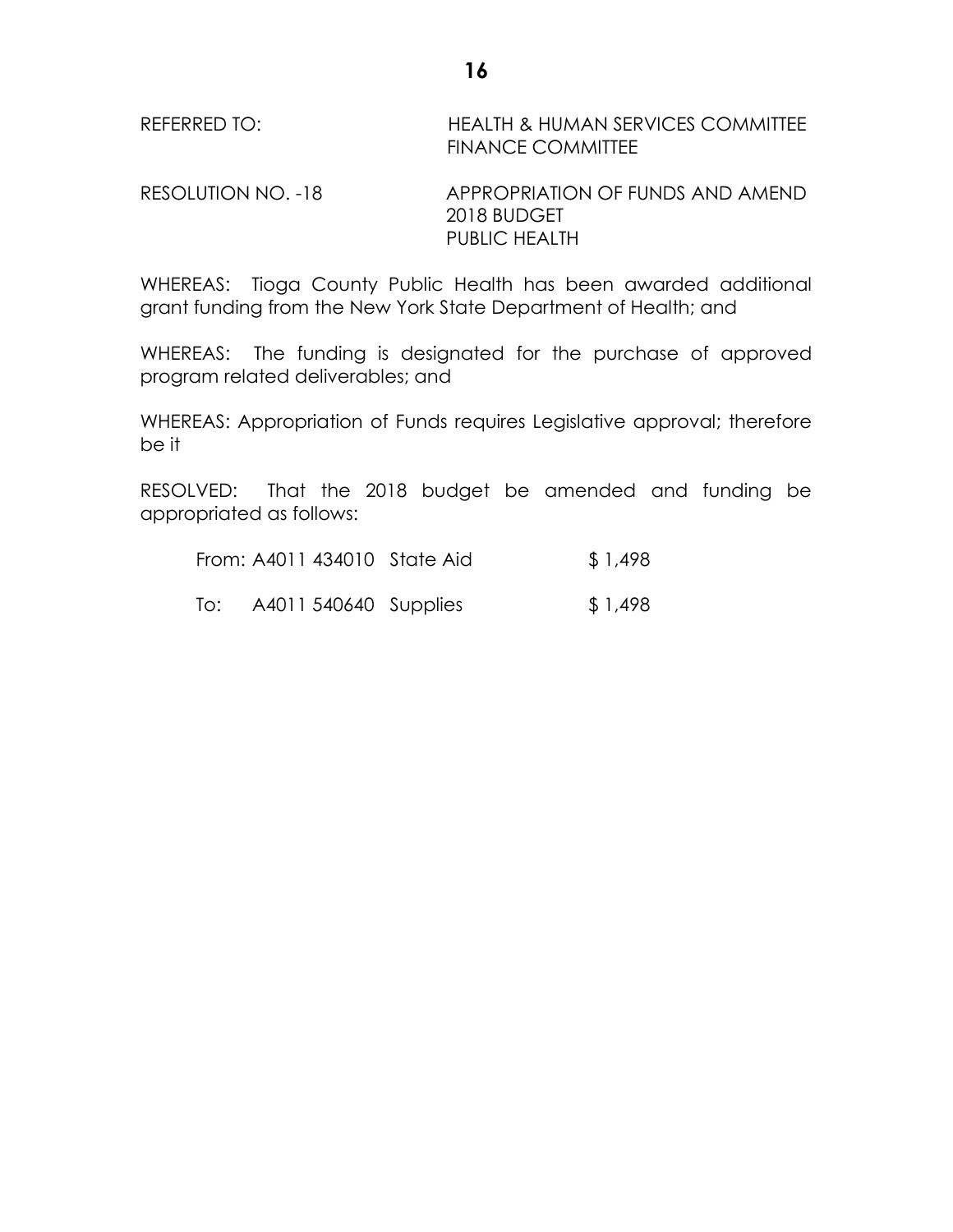REFERRED TO: PUBLIC SAFETY COMMITTEE FINANCE COMMITTEE

RESOLUTION NO. -18 FUND SHERIFF'S GRANT -NYS POLICE TRAFFIC SERVICES GRANT

WHEREAS: The Sheriff's Office has been awarded a NYS Police Traffic Services Grant (PTS-2018-Tioga Co SO-00106-(054) in the amount of \$17,775; and

WHEREAS: This funding now needs to be appropriated; therefore be it

RESOLVED: That the NYS Police Traffic Services Grant be appropriated as follows:

| Expense Account: A3110.510030 Overtime/Other | \$17,775 |
|----------------------------------------------|----------|
|                                              |          |

State Aid Revenue Account: A3110.433900 \$17,775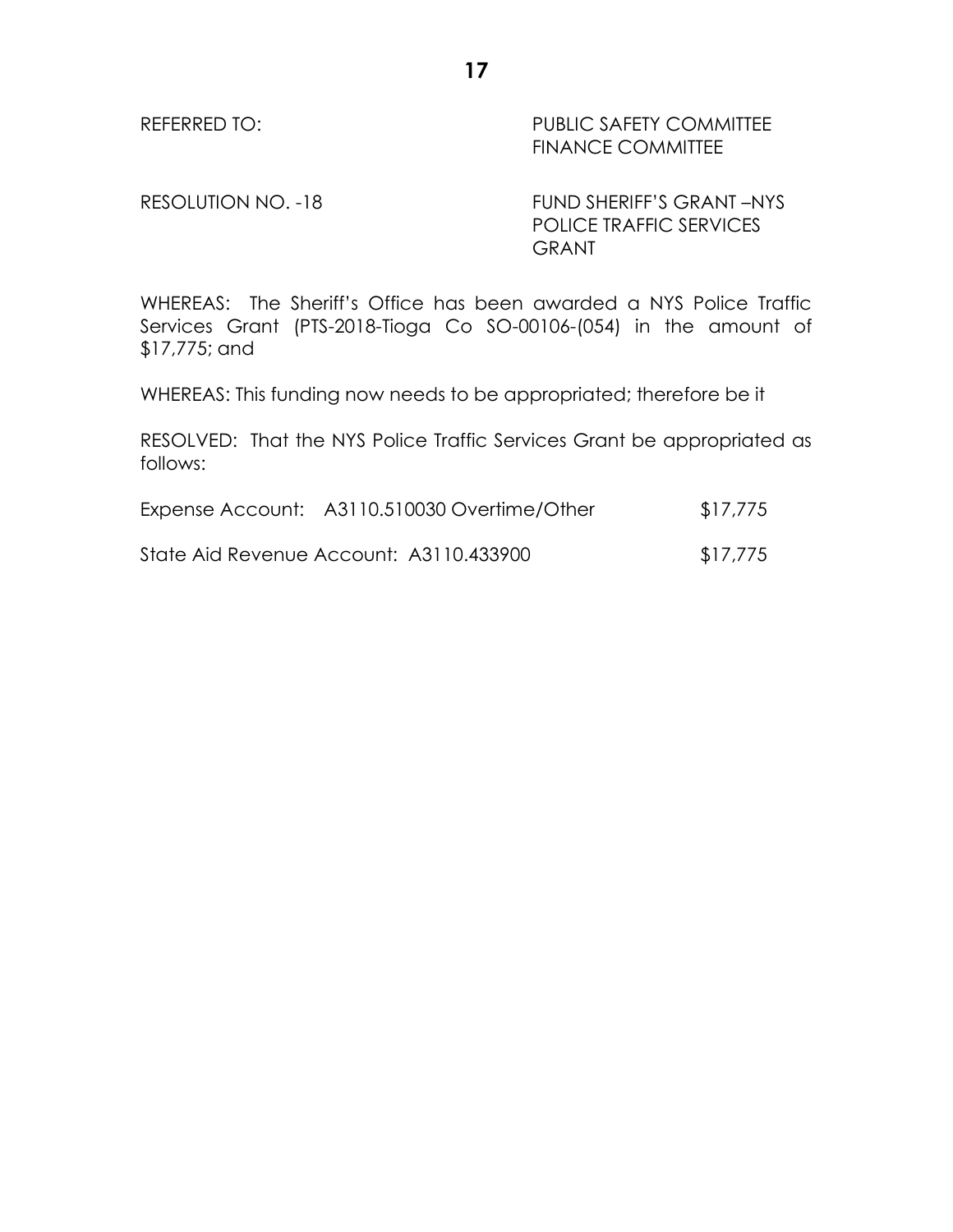REFERRED TO: HEALTH & HUMAN SERVICES COMMITTEE FINANCE COMMITTEE

| RESOLUTION NO. -18 | <b>BUDGET MODIFICATION</b> |
|--------------------|----------------------------|
|                    | YOUTH PROGRAMS             |

WHEREAS: The Youth Bureau Director has resigned; and

WHEREAS: The salary related administrative functions of the Youth Bureau will be done within Social Services allowing for more funds to be awarded to programs and non-salary administrative expenses; and

WHEREAS: Budget modifications require Legislative approval; therefore be it

RESOLVED: That funding be transferred as follows:

|     | From: A7310.510020 Part Time/Temporary | \$6,287  |
|-----|----------------------------------------|----------|
| To: | A7310.541540 Reimbursements            | \$ 6,287 |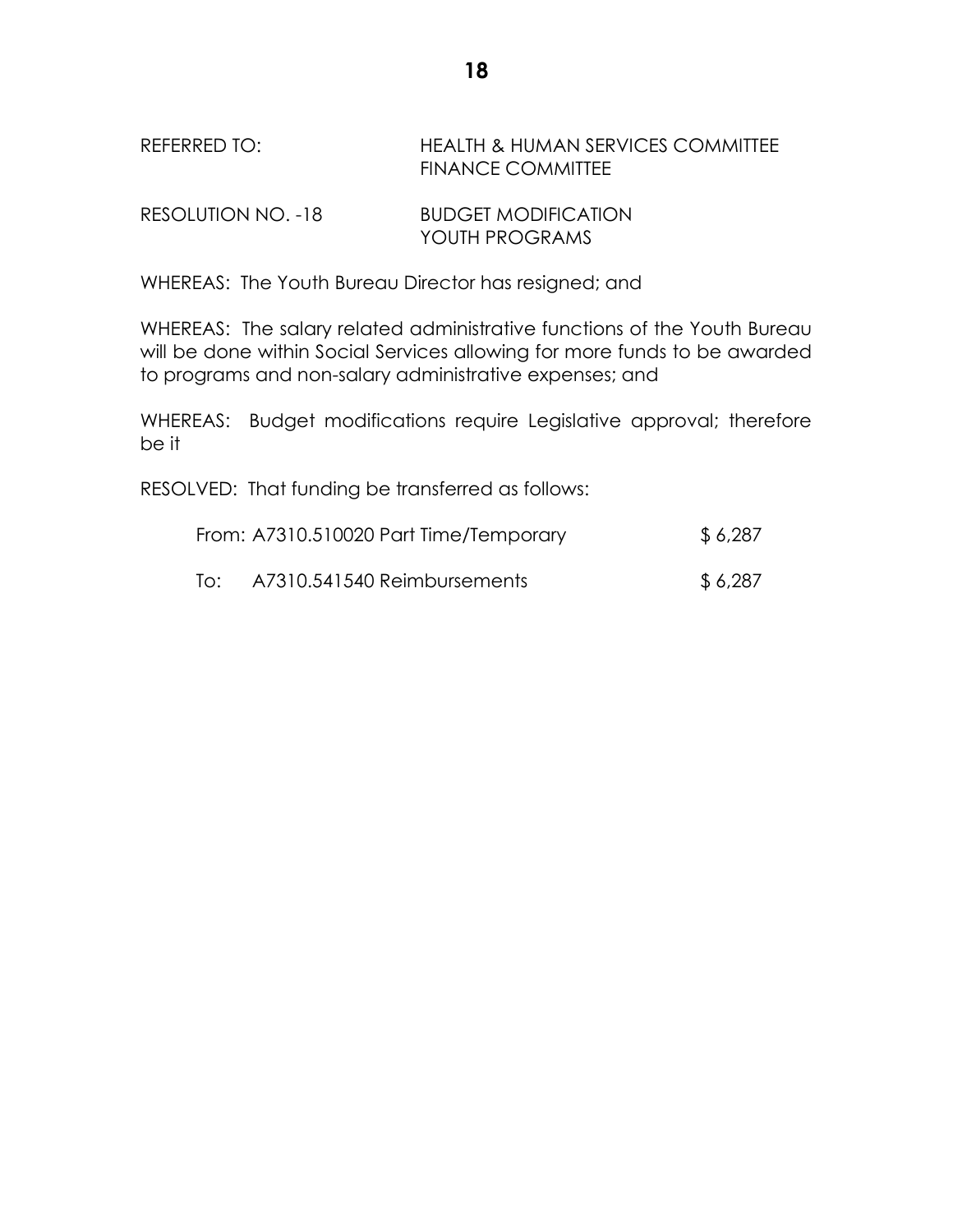REFERRED TO: PUBLIC SAFETY COMMITTEE

RESOLUTION NO. 18 RESOLUTION TO APPROVE CONTINUED MOU BETWEEN TIOGA COUNTY PROBATION DEPARTMENT AND SMART START

WHEREAS: The Tioga County Probation Department must supervise offenders who are sentenced to probation supervision by Tioga County courts for drink and driving behavior; and

WHEREAS: Many probationers divest themselves of their motor vehicles pre or post sentencing so that they do not have to install an ignition interlock device (IID). The Smart Start company markets a hand held IID, similar to an IID, that will allow defendants to blow into the device at assigned times and have their BAC calculated, a photo taken and a GPS location established; and

WHEREAS: The Smart Start company has partnered with Tioga County since 2015 to provide these devices at the rate of \$3.10 per day via an MOU that is renewable automatically each year and would like to continue the program in 2018; and

WHEREAS: Tioga County Probation has budgeted funds for Clinic Supplies for testing of probationers in the amount of \$4,250 in account number A3140 540080 and there is one time 2018 STOP-DWI funding available in the amount of \$3,977 for this service; therefore be it

RESOLVED: That the Tioga County Legislative Chair is approved to contract with Smart Start, upon approval by the County Attorney, to provide hand held alcohol testing devices for the year 2018.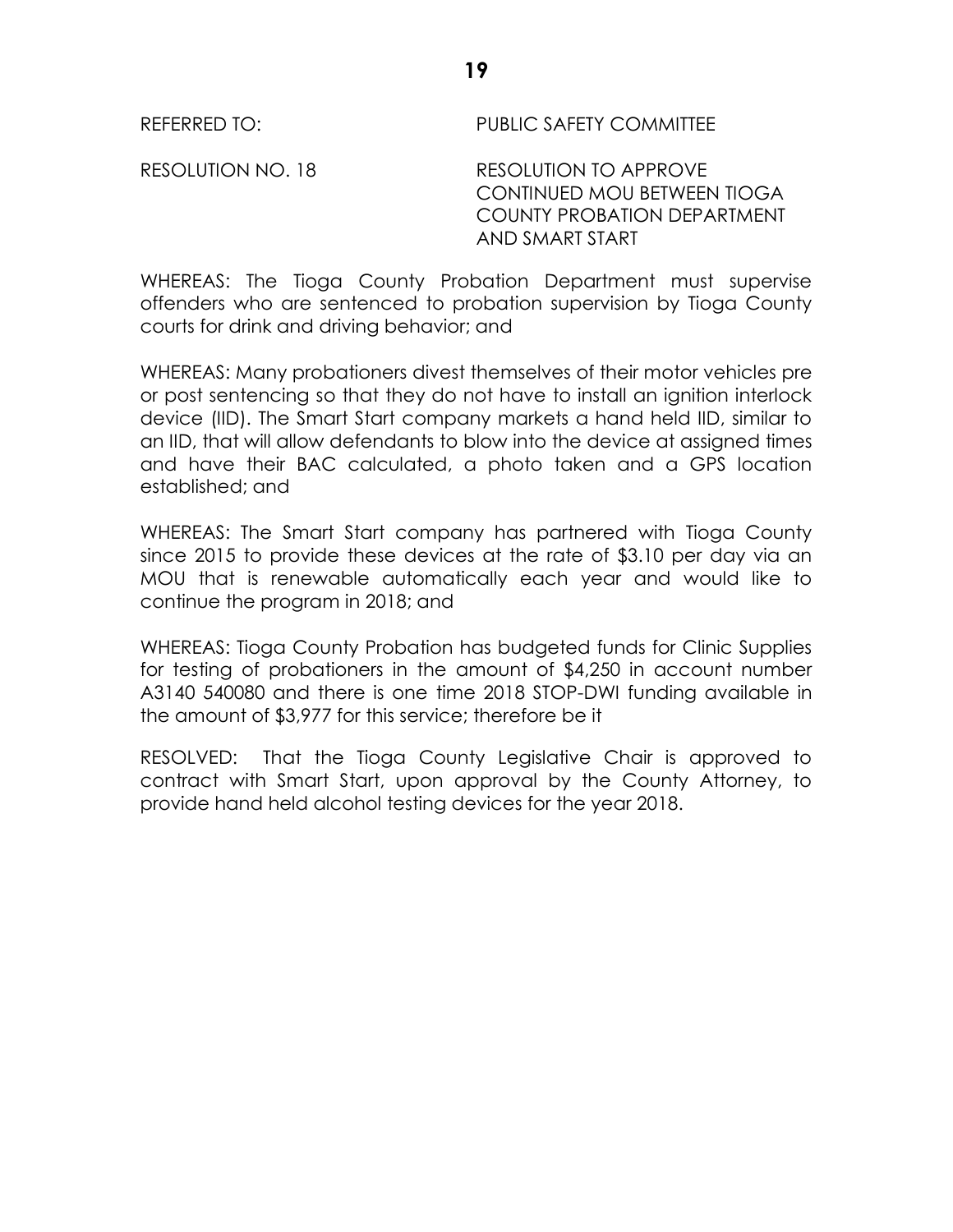### REFERRED TO: INFORMATION TECHNOLOGY

RESOLUTION NO. –18 AUTHORIZE LEASE FOR RURALNET

WHEREAS: The Tioga County Legislature recognizes the importance of quality Internet services for businesses and residents within the county borders; and

WHEREAS: The ITCS department has helped facilitate that development through work with Southern Tier Network, providing a "POP" (Point of Presence) location in the County data center that can be utilized by providers to connect to the Southern Tier Network middle-mile fiber optic network; and

WHEREAS: The provider RuralNet has approached the County to lease space to place a data rack and establish a connection to Southern Tier Network at a rate of \$200 per month for a lease term of 15 years in accordance with Local Law 4 of 2001; and

WHEREAS: A contract has been submitted, reviewed and approved by ITCS and the County Attorney for the above service; therefore be it

RESOLVED: That the Chair of the Tioga County Legislature is hereby authorized to sign the associated lease agreement with RuralNet at a rate of \$200 per month for a lease term of 15 years in accordance with Local Law 4 of 2001.